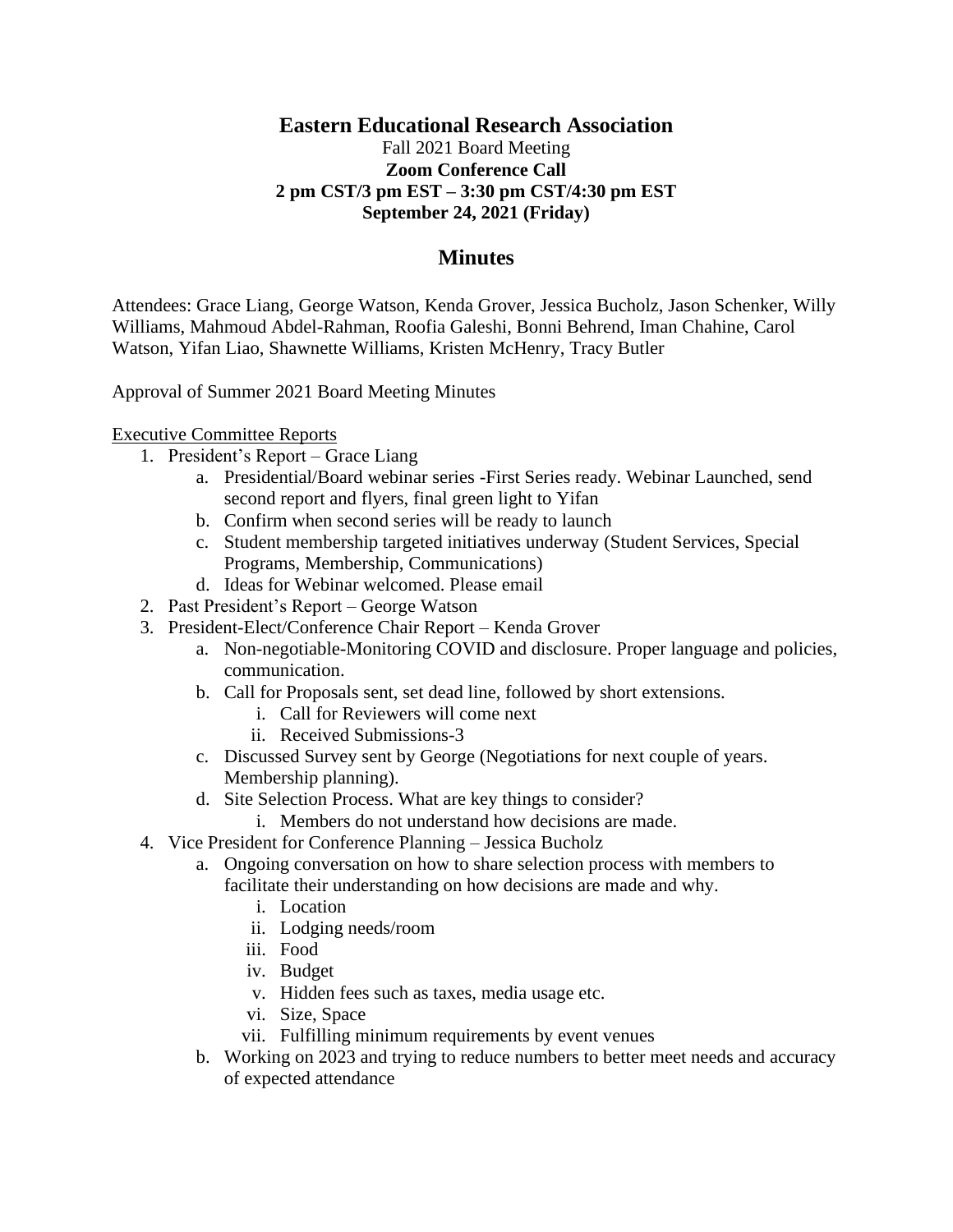- c. Further consideration needed of types of receptions hosted at the conference and dynamics. Drink tickets, breakfast, quantity and costs.
- d. Points to Consider by Roofia-Suggestion to consider not having receptions due to COVID and social distance measures may help save costs?
- e. How might COVID policies affect personal decisions to attend events? Florida-**Politics**
- f. Jessica shared personal insight on local COVID atmosphere since she resides in the area.
- g. How do we handle to COVID message? What efforts are we making and how will we communicate them?
- 5. Treasurer John Flynn
	- a. John will not be able attend and has sent his report; Grace reports on behalf of him.
	- b. Current balance =  $$58,970$  (expenses since July 1: Cvent =  $$9,201$ , annual fee; Marshall U.  $= $7,000$ , charge for service for the 2021 virtual conf.; interest earned  $= $10$
- 6. Secretary Jason Schenker
	- a. Nothing to report

# Director's Reports

- 7. Director of Communications Willy Williams
	- a. Sent out the survey and reminder last week. Spacing of presidential seminars. Need to time everything so we are not clogging up inboxes
	- b. Updates to web site new pictures from Florida from a couple years ago i. Check out the pictures and let Willy know what you think
	- c. Meeting about a social media account concerns about keeping up with it
- 8. Director of Student Services Mahmoud Abdel-Rahman
	- a. Not much to report
	- b. Ideas brainstormed in Google docs
		- i. Panel presentation, live or recorded, to recruit new members how to present at a conference
		- ii. Social media
- 9. Director of Divisions and SIGS Roofia Galeshi
	- a. Nothing new thinking to do same thing as last time, although not that successful, lead a roundtable of directors based on expertise
	- b. Ask Willy to send an email to directors of SIGs to lead roundtable discussions on areas of expertise at conference
	- c. Remove some of the old SIG directors and invited new people to join
	- d. Maybe have meetings with SIG directors regularly
		- i. Make them feel more involved in the organization
		- ii. Find out who is more/less involved
- 10. Director of Membership Bonni Behrend
	- a. Nothing additional
- 11. Director of Awards Iman Chahine
	- a. 4 submissions for best paper, and 5 for best graduate student award
	- b. Papers have been selected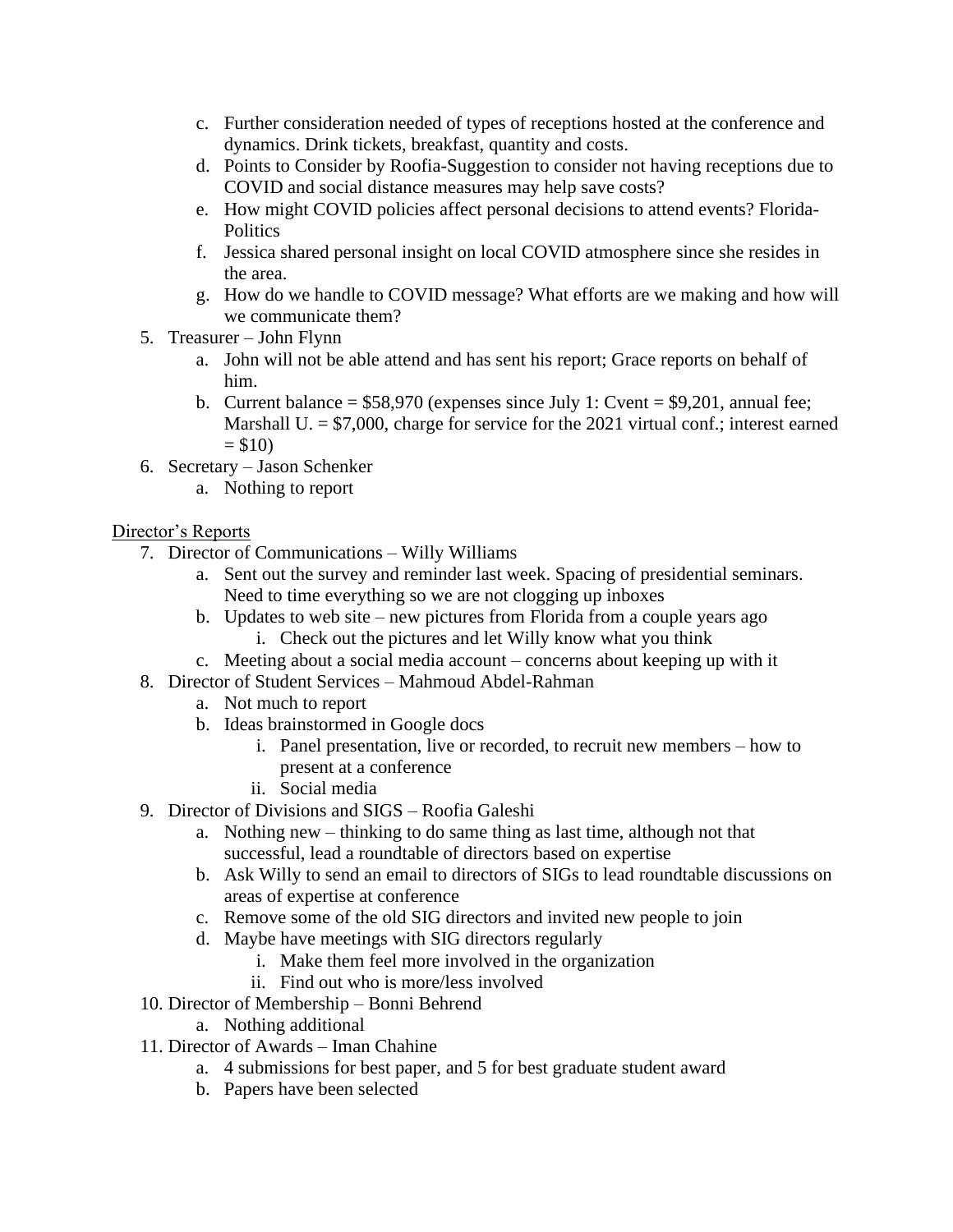- c. Only 2 for the senior scholar award
- d. Zero for junior scholar award
- e. Zero for distinguished service award
	- i. Usually someone who is a long-term active member and helped to
		- increase membership/conference attendance
	- ii. Service to the organization
- f. Send reminder that we are still accepting nominations
- 12. Director of Hospitality and Conference Experiences– Carol Watson
	- a. Not much to report
	- b. Questions:
		- i. Are we going to have registration open the night before?
			- 1. Schedule staying basically the same; how to handle receptions
			- (how to keep people engaged and staying at hotel)
		- ii. Not going to have bags anymore
		- iii. Keep in touch with John regarding name tags
		- iv. Do we need drink tickets, etc.
		- v. Ribbons would like to keep them
			- 1. Board members, students, first time attendees, presenters?
			- 2. Any additional?
- 13. Co-Director of Conference Special Programs Yifan Liao & Shawnette Williams
	- a. If you have any ideas for webinars to reach out to members, please contact
- 14. JRE Editor Report Kristen McHenry & Tracy Butler
	- a. 5 manuscripts under second review
	- b. Hope to publish next edition late October (October  $29<sup>th</sup>$ )
	- c. Next call for papers November 1st
	- d. Publication of award-winning papers in January
	- e. Need to find more reviewers
		- i. Offer training for reviewers (webinar)
- 15. Director of Sponsorship, Marketing, and University Relations not filled

#### Old Business

- 16. Conference Considerations Clearwater, FL (2022), Myrtle Beach, NC (2023)
	- a. Recent survey on members regarding the virtual option
		- i. Almost half and half people still interested in face-to-face

### New Business

17. Topics

- a. Need to think about who could be nominated for distinguished service award
	- i. Need to update list on website
		- 1. 2021 Bob Perkins
		- 2. 2020 Steve Nelson
		- 3. 2019 Mike Miller
		- 4. 2018 Mary Alice Barksdale
		- 5. 2017 Mike Green
		- 6. 2016 Dave Shannon